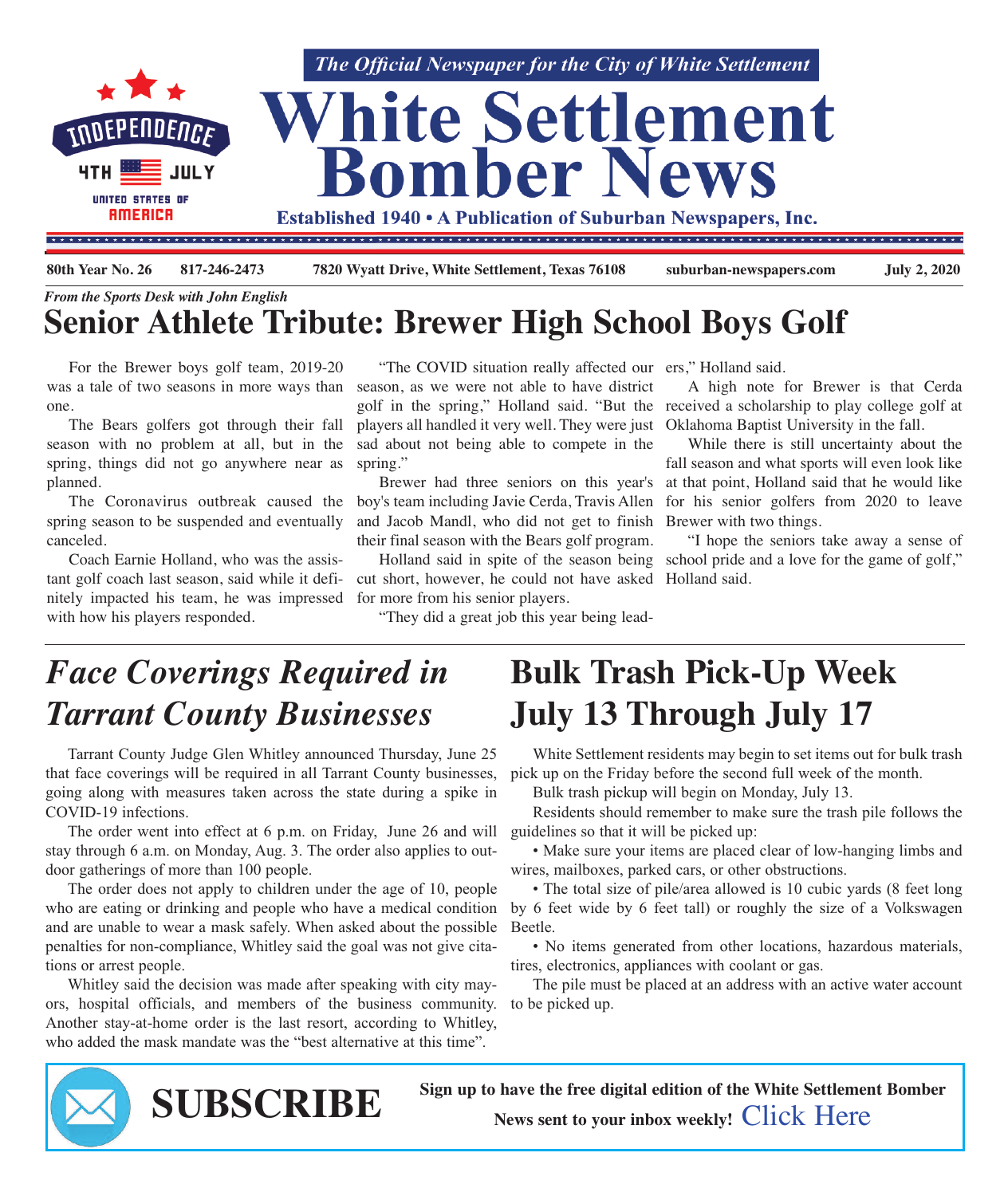### *Suburban Newspapers, Inc* **July 2, 2020, PAGE 2** *From White Settlement ISD* **New Student Pre-Kindergarten Pre-Registration Still Open**

 Parents interested in enrolling their child WSISD Student Residency Questionnaire). in Pre-Kindergarten at the WSISD Early Childhood Academy for the 2020-2021 school member of the United States Armed Forces, year, read the following and complete the Round-Up Pre-Registration Form [here.](https://docs.google.com/forms/d/e/1FAIpQLSed4INmzukr-WMUReuS9gLtL5ixWMQ4-AmW1Nk1FUwWKpWh6w/viewform) Families must reside in WSISD.

### **2020-2021 West Elementary Early Childhood Academy Registration Thursday, July 23 • 9 a.m.-6 p.m. 8901 White Settlement Road, White Settlement, TX 76108**

#### **Who Qualifies?**

 • Pre-kindergarten students must be 4 years old on or before Sept. 1, 2020.

 • Children must meet eligibility requirements in 1 or more of the following areas:

 1. Child is eligible for free or reduced price lunch program. The income of every individual who lives in the house is calculated. (Click [here](https://www.wsisd.com/ourpages/users/dcoyle/For%20Parents/income%20guidelines.jpg) for 2020-21 income guidelines).

 2. Child has Limited English Proficiency. (Language test will be given to student at registration.)

3. Child is homeless (as determined by



 4. Student is the child of an active duty including one who was killed or injured while serving on active duty (documentation required)

 5. Child is or has been under conservatorship of the Department of Family and Protective Services (foster care) (CPS/court documentation required)

 6. Child's parent is eligible for the Star of bring their child to final registration for lan-Texas Award (documentation required).

 Registration will not be finalized until the following documents are verified during final registration in July.

#### **Registration Items Required:**

Valid Photo ID (ex. driver's license) Birth Certificate Immunization Record Social Security Card Proof of Residency in form of a current lease or utility bill

 If qualifying based on income, proof of income in the form of a current paycheck stub; current pay envelope; letter from employer stating gross wages paid and how often paid;

unemployment, workers' compensation or disability payment stub; or TANF, AFDC, or food stamp case number; must be provided at registration. (Self-employed individuals may provide their 2019 income tax return or business or farming documents such as ledger books or self-issued paycheck stub.)

 Parents who anticipate that their child may qualify due to limited English will need to guage testing. Parents may want to bring documentation that helps their child qualify through other means (such as income) in case their child does not qualify by language due to language test scores.

**Sign up to have the free digital edition of the** *White Settlement Bomber News* **sent to your inbox weekly!**

# [Click](http://eepurl.com/g3m8OX) Here



**Suburban Newspapers, Inc.** *~ Veteran Owned ~*



### **Publishers of the** *Benbrook News and White Settlement Bomber News*

Publisher: Boyden Underwood, publisher@suburban-newspapers.com Editor: Emily Moxley, suburbannews@sbcglobal.net Classifieds: Vee Horn, ca.suburbannews@sbcglobal.net

**7820 Wyatt Drive, Fort Worth, TX 76108 817-246-2473**

**<http://www.suburban-newspapers.com>**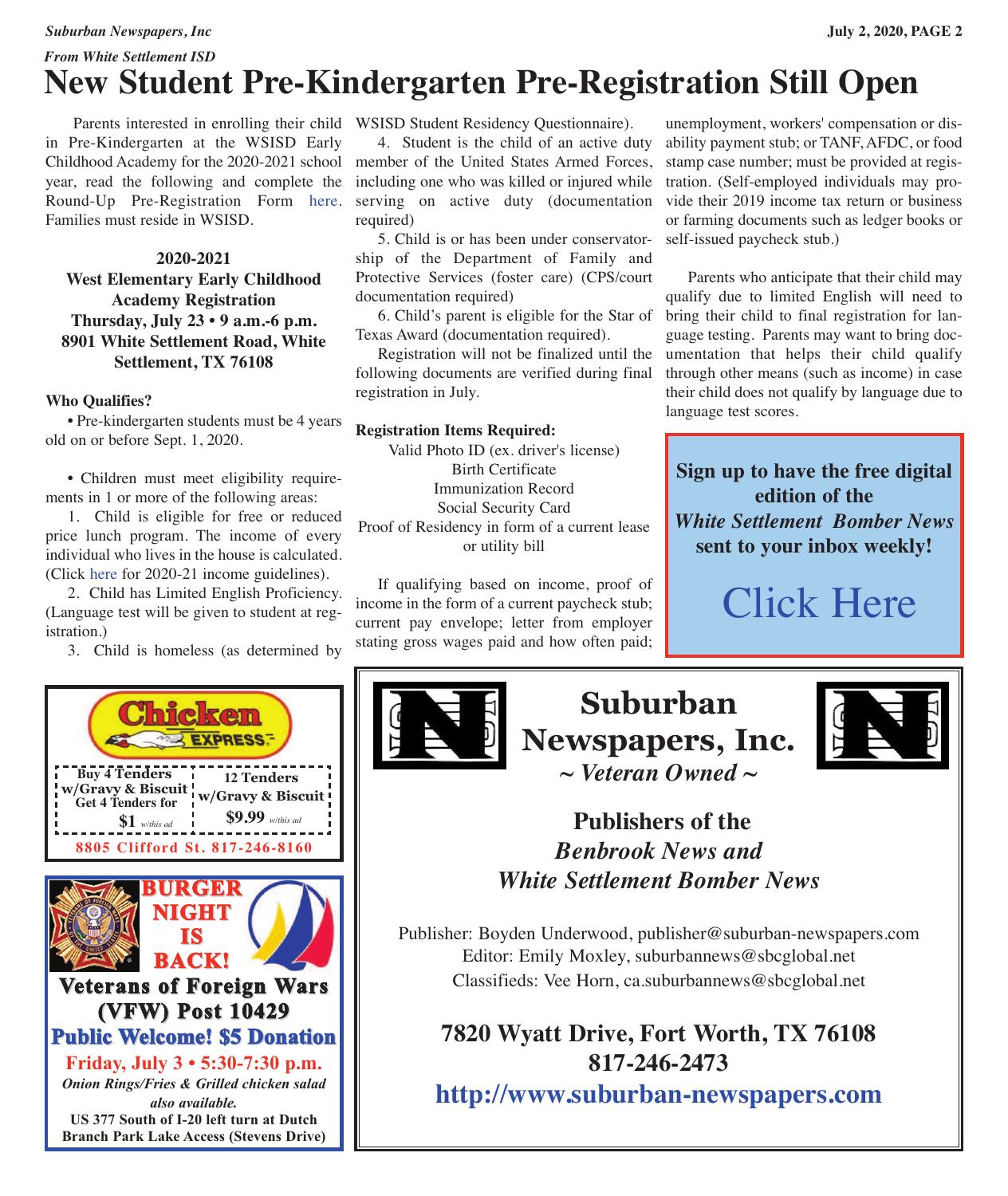### *Suburban Newspapers, Inc* **July 2, 2020, PAGE 3** *From the City of White Settlement* **Next Furlough Day is July 27**

 The City decided to take several furlough days to reduce costs and offset some of the budget challenges they are facing due to the COVID-19 pandemic. The upcoming furlough days are scheduled for Monday, July 27 and Friday. Aug. 28.

 Residents are requested to plan accordingly as all non-emergency City services will be unavailable on these days. The Police and Fire Departments will remain fully operational.



## "*My Name is Old Glory*"

by Howard Schnauber, courtesy Fort Collins Public Library Local History Archive

I am the flag of the United States of America. My name is Old Glory. I fly atop the world's tallest buildings. I stand watch in America's halls of justice. I fly majestically over institutions of learning. I stand guard with power in the world. Look up and see me. I stand for peace, honor, truth and justice. I stand for freedom. I am confident. I am arrogant. I am proud. When I am flown with my fellow banners, my head is a little higher, My colors a little truer. I bow to no one! I am recognized all over the world. I am worshiped - I am saluted. I am loved - I am revered. I am respected - I am feared.

I have fought in every battle of every war for more than 200 years. I was flown at Valley Forge, Gettysburg, Shiloh and Appomattox. I was there at San Juan Hill, the trenches of France, in the Argonne Forest, Anzio, Rome and the beaches of Normandy.

Guam, Okinawa, Korea and KheSan, Saigon, Vietnam know me. I was there.

I led my troops.

I was dirty, battleworn and tired,

But my solders cheered me and I was proud.

I have been burned, torn and trampled in the streets of countries I have helped set free.

It does not hurt for I am invincible.

I have been soiled upon, burned, torn and trampled in the streets of my country.

And when it's done by those whom I've served in battle - it hurts. But I shall overcome - for I am strong.

I have slipped the bonds of Earth and stood watch over the uncharted frontiers of space from my vantage point on the moon.

I have borne silent witness to all America's finest hours. But my finest hours are yet to come.

When I am torn into strips and used as bandages for my wounded comrades on the battlefield, when I am flown at half-mast to honor my soldier, or when I lie in the trembling arms of a grieving parent at the grave of their fallen son or daughter,

I am proud. I am the flag of the United States of America.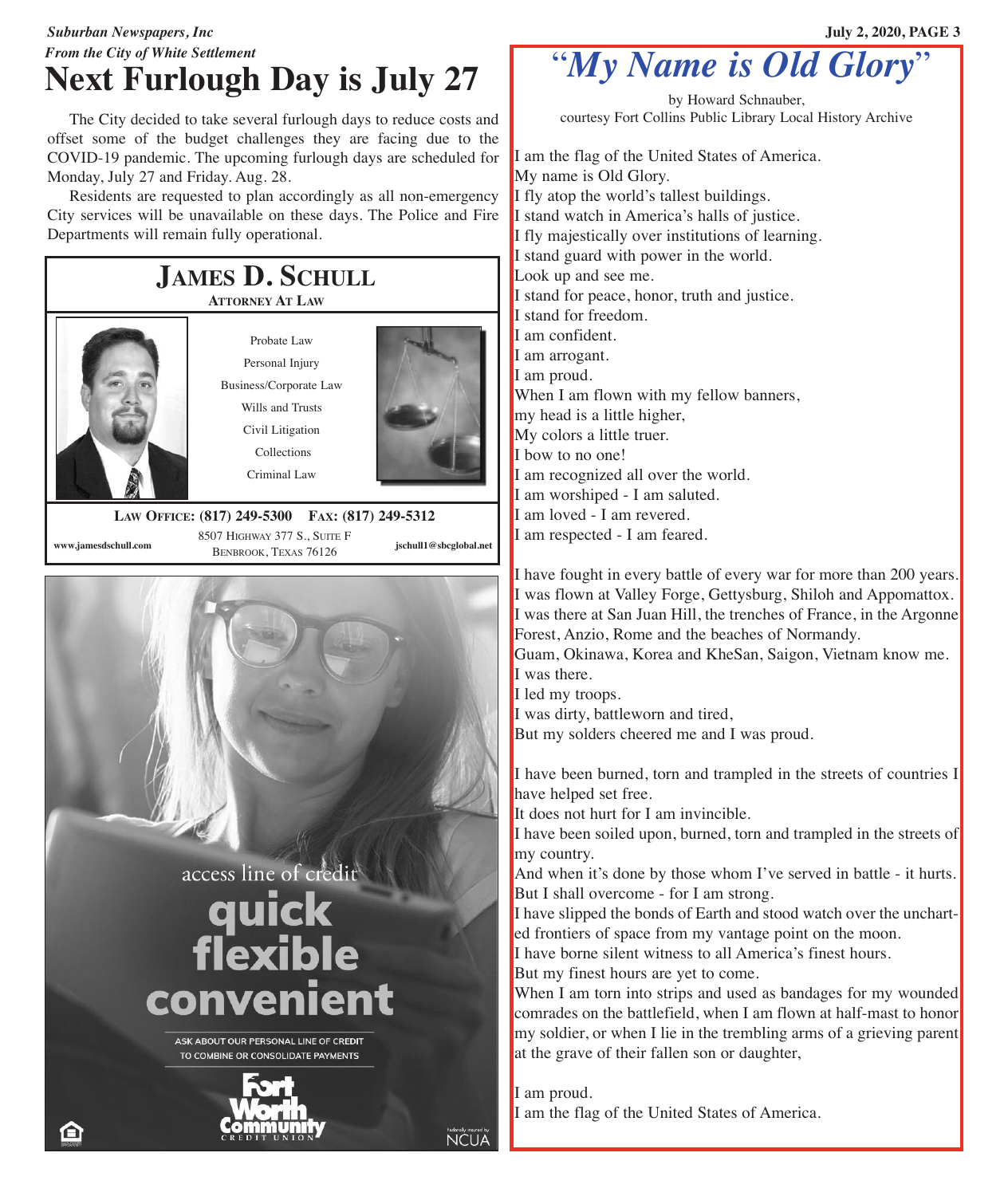*Suburban Newspapers, Inc.* **July 2, 2020, PAGE 4**

## **Around the Town BINGO**

 Practice social distancing and have fun doing it by playing Around the Town Bingo!

 Snap a photo of you or your family completing one of the squares and email to suburbannews@sbcglobal.net.

Complete a bingo by getting five in a row.

Complete a bingo by getting five in a row.<br>Submit a bingo card with two bingos by July 31 to be included on **for** our list of winners!

(Free space can be used twice.)

| Go for a<br>walk.                                 | Snap a photo<br>in bluebon-<br>nets or wild-<br>flowers. | Read an<br>ebook from<br>the library.  | Pick up din-<br>ner to go<br>from a local<br>restaurant. | Tell a teacher<br>how much<br>you appreci-<br>ate them! |  |  |  |
|---------------------------------------------------|----------------------------------------------------------|----------------------------------------|----------------------------------------------------------|---------------------------------------------------------|--|--|--|
| Complete a<br>newspaper<br>word search.           | Exercise at<br>home.                                     | Read a book<br>about local<br>history. | Repurpose a<br>newspaper.                                | Write a letter.                                         |  |  |  |
| Give a hand-<br>made gift on<br>Mother's<br>Day.  | Decorate the<br>driveway or<br>sidewalk with<br>chalk.   | Free Space                             | Show support<br>for a high<br>school senior.             | Read a book<br>to your pet.                             |  |  |  |
| Virtually<br>attend a City<br>Council<br>meeting. | Feed ducks at<br>the park.                               | Thank an<br>essential<br>worker.       | Salute our<br>heroes on a<br>patriotic holi-<br>day.     | Do a random<br>act of kind-<br>ness.                    |  |  |  |
| Play a game.                                      | Learn about<br>local history<br>at wsmuse-<br>um.com.    | Attend a vir-<br>tual story<br>time.   | Go fishing.                                              | Watch a<br>keeper chat at<br>the FW Zoo<br>on Facebook. |  |  |  |



### **8320 Hanon Drive White Settlement, Texas 76108 817-246-9719**

**Open:** Tuesday - Saturday, 10 AM to 3 PM **Closed:** Sunday & Monday

**http://www.wsmuseum.com FREE ADMISSION - GROUPS WELCOME (CALL FOR LIMIT)** *From the White Settlement Historical Museum*

# *Museum Closed*

 The White Settle-*Holiday*

ment Historical Museum, located at 8320 Hanon Drive will be closed on Saturday, July 4 in observance of Independence Day.

**SNI Website Is Updated Weekly!**

**[http://www.suburban](http://www.suburban-newspapers.com)[newspapers.com](http://www.suburban-newspapers.com)**

 Find more statistics on the Tarrant County Health Department website: [https://www.tar](https://www.tarrantcounty.com/en/public-health.html)[rantcounty.com/en/public-health.html.](https://www.tarrantcounty.com/en/public-health.html)

## **Three Day Weekend Forecast**



### **Friday, July 3:**

AM - Mostly sunny, with a high near 97. Southwest wind 5 to 10 mph becoming light and variable in the morning.

PM - Partly cloudy, with a low around 74.

### **Saturday, July 4:**

AM - Mostly sunny, with a high near 95.

PM - Mostly clear, with a low around 73.

### **Sunday, July 5:**

AM - Sunny, with a high near 93.

PM - Mostly cloudy, with a low around 73.

**Extended Forecast Click Here: <https://forecast.weather.gov>**

## *From Suburban Newspapers Staff Writers* **COVID By the Numbers: A Look at Local Cases**

 As of Tuesday, June 30 at 1 p.m. these are the local confirmed COVID-19 cases in our immediate areas:

 **Benbrook**: 104 positive, 44 recovered, 7 deaths

 **River Oaks**: 35 positive, 11 recovered, 1 death

 **Sansom Park**: 62 positive, 26 recovered, 1 death

 **Westworth Village**: 14 positive, 4 recovered, 0 deaths

 **White Settlement**: 96 positive, 33 recovered, 3 deaths

 Tarrant County Totals: 12,344 positive, 5,219 recovered, 228 deaths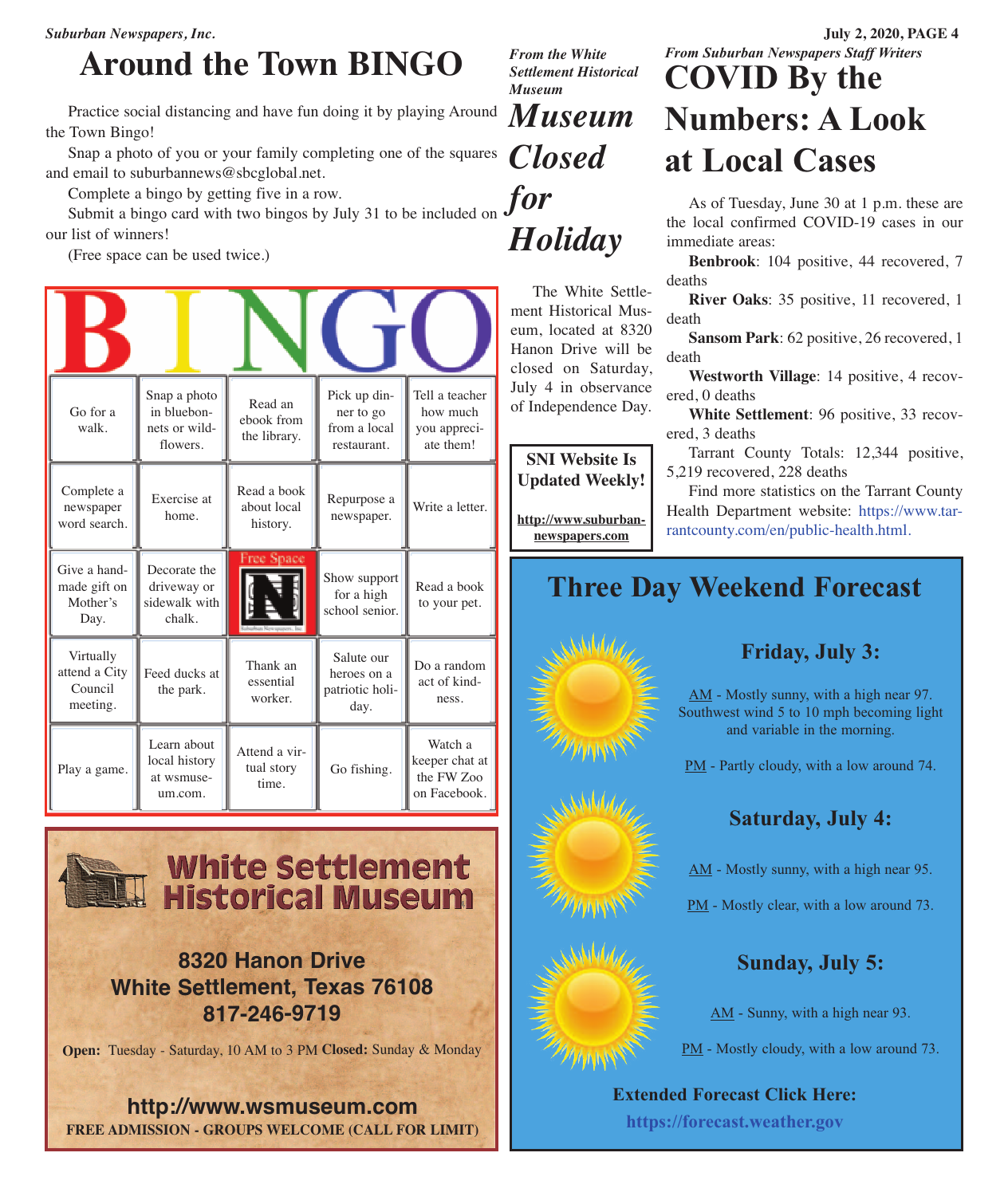#### *Suburban Newspapers, Inc.* **July 2, 2020, PAGE 5**

*Texas History Minute*

## **Pioneer of Vaccines, Dr. Margaret Pittman** *by Dr. Ken Bridges*

 The 20th century opened a door for innovation in science and tech-given a second thought by the general public in the twenty-first centunology. Great minds steadily unlocked the mysteries of the world and made life better for countless people. One of those great minds was Arkansas research scientist Dr. Margaret Pittman, a woman whose research has helped save millions of lives.

 Pittman was born in Northwest Arkansas in 1901. Her father, Dr. James Pittman, was a respected physician and introduced her to the world of science and the study of health. As a child, she and her brother and sister would often assist their father in his medical practice though that would not be permitted in any medical practice today.

 In 1919, her father died after an attack of appendicitis. However, he had arranged for all of his children to attend Hendrix College. The family, however, still struggled as they completed their studies. Nevertheless, Pittman excelled and earned degrees in math and biology when she graduated in 1923. After graduation, she wanted to pursue a career in science, but her immediate options were limited. In the meantime, she went into education. She taught briefly at a local girl's school, and quickly rose to the position of principal. When the opportunity to study science at the graduate level came along, she jumped at the chance.

 She earned a masters degree in bacteriology, the scientific study of bacteria, from the University of Chicago in 1926. Showing great promise as a scientist, she won a fellowship to the prestigious Rockefeller Institute of Medical Research, earning credit for her doctorate while working with some of the nation's top researchers on questions surrounding bacteria and disease.

 One question that captivated her research was the bacteria Hemophilus influenzae. The world suffered a terrifying outbreak of the flu in 1918 and 1919 that left 500,000 dead in the United States alone and tens of millions more worldwide. Working with Dr. Rufus Cole, she was able to help confirm the microorganism responsible for the flu, publishing an important paper on the subject in 1928. She also discovered that there were several strains of the bacteria, some of which caused meningitis, discoveries that paved the way for a life-saving vaccine years later. Pittman also studied bacterial pneumonia and earned her doctorate by 1929.

 In 1936, she began work for the National Institutes of Health, continuing her studies of microorganisms and disease. In 1943, she began work on a whooping cough vaccine. The disease, also known as pertussis, infected thousands of children at the time and the most severe cases could cause pneumonia, seizures, brain damage, and even death. Hundreds of children died from the disease each year. With her NIH colleagues, Pittman developed a new technique to test the safety, viability, and potency of the vaccine. By the 1950s, deaths from whooping cough all but disappeared.

 While at the NIH, she worked with colleagues on vaccines for cholera and typhus, two diseases which had caused millions of deaths around the world. By the 1960s, her work led to the perfection of the cholera vaccine.

 Her work added important pieces to the scientific puzzles that had frustrated medicine for generations. While doctors and scientists had suspected that there were cures to these diseases, Pittman put the finishing touches on the vaccines for many ailments, to the point that where many of these diseases once left thousands dead in their wake are hardly

ry.

#### *Part II*

 Dr. Margaret Pittman was one of the great scientific minds of the past century. While she helped create vaccines for three diseases that once left millions dead in their wakes, the Arkansan accomplished much more.

 She had risen steadily from her roots in Arkansas to becoming a school teacher, principal, and eventually acclaimed research biologist. She started working at the National Institutes of Health in Washington, DC, in 1936, in what she later called "a golden opportunity." At the time, she was one of only a handful of women working as research scientists for the federal government.

 In addition to her work on vaccines, one of her most important breakthroughs emerged during World War II. Wounded soldiers often showed signs of infections after blood plasma infusions, infections tied to the infusions. Pittman inspected the storage and processing procedures used and quickly devised a new strategy with other NIH scientists. Soon, they established new tests and new lab standards to ensure the safety of the plasma given to the wounded. Post-operative recovery rates improved dramatically as a result. Pittman noted in a later interview that this led directly to test samples being taken at the time of blood donation and modern tests for HIV or hepatitis contamination from donated blood.

 By 1957, the NIH appointed Pittman to head the Laboratory of Bacterial Products, a position she would hold for the next 14 years. With this promotion, she became the first woman to head a national lab in the United States.

 Pittman was in high demand at scientific conferences, and she traveled the world speaking about her research. In the 1960s, she was participating in studies of cholera outbreaks in Bangladesh and participating in World Health Organization projects to stem the tide of infectious diseases in the poorest parts of the world. She also researched a salmonella vaccine.

 Throughout her career, Pittman made public health her primary interest. This devotion to science and public safety led to her colleagues electing her as president of the Washington Academy of Science and the Society of American Bacteriologists. In 1970, she was given the Federal Women's Award by the US Department of the Interior.

 She retired in 1971 at the age of 70, respected around the world. However, still possessing an unquenchable thirst for knowledge, she went back to the lab as a guest researcher for the NIH, conducting studies and experiments without pay. She also continued to publish important articles in prestigious medical journals on different vaccines and research into different bacteria and diseases into the 1990s.

 In 1986, Pittman was given an honorary fellowship from the American Academy of Pediatrics for her work on vaccines. Though she was never a medical doctor, her breakthroughs in the lab made the practice of medicine so much easier for modern physicians. By 1993, at the age of 92, she stepped away from the lab from the last time. The next year, the NIH established the Margaret Pittman Lectureship in her honor.

 She died in Cheverley, Maryland, not far from Washington, DC, in 1995, on her 94th birthday.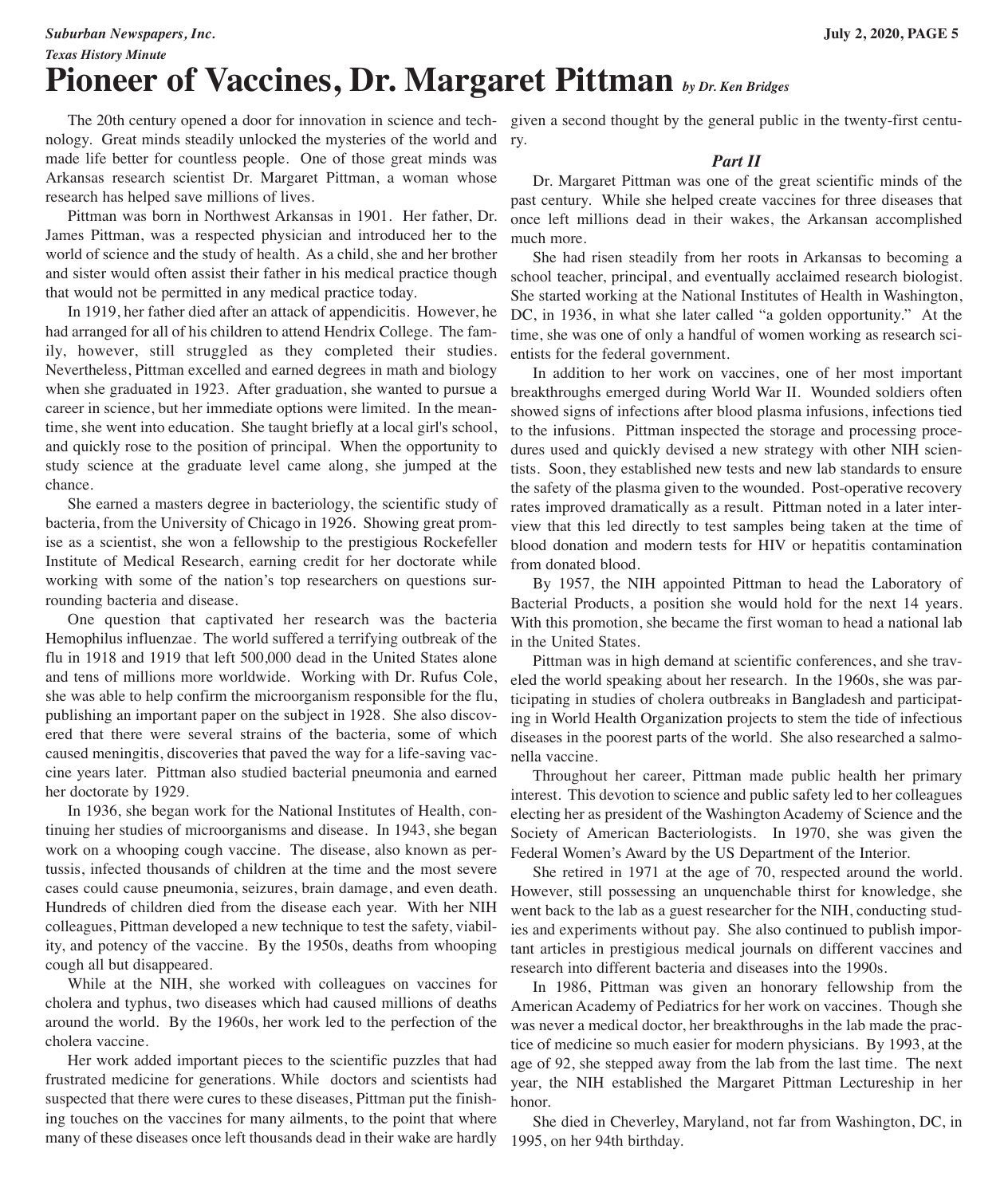

#### **BEAUTY/HEALTH**

**www.youravon.com/rlittle3599** Join Avon for FREE! Earn up to \$3,250 in 4 months! *Hurry, expires: August 31st.* Go to www.startavon.com Enter Advisor Code: **rlittle3599**

#### **A/C HEATING**

#### **PRECISIONAIRE & HEAT**

"Licensed and insured for your protection" Warranty on all parts and labor • Up-front pricing. No overtime charges.<br>Senior & Military discounts. 100% Financing available. W.A.C. • All credit cards accepted. **Call 817-563**cards accepted. **Call 817-563- COOL(2665)** TACLB26642

#### **C E N T U R Y A I R C O N D I T I O N I N G A/C Tune up \$59.00.** Free Estimates on Replacements. Best Price Guaranteed. Experienced Technicians. All work Guaranteed, No Gimmicks. Residential & Commercial. **817-244-5567** TACLA022067



*LYNCO FENCE* **Residential • Commercial Chain Link • Wood Fence Repair • Free Estimates** *Bobby Lynn* **(817) 246-5641 Cell: (817) 994-8302**

#### **DOMESTICS**

**CITIVIEW HEAT/AIR CONDI-<br>
<b>TIONING** Repair, Replacements.<br>
Veteran & Snr. discounts. citiview-<br>
plumbing.com **817-789-0112** TACLB16985E

#### **ELECTRIC**

**CALL MORTON ELECTRIC** For All of Your Electrical Needs & Wants! No Job is too Small! Located in White Settlement & will serve the surrounding areas. Fair Prices! TECL 25541 John Morton **817-771-6356**

### **EMPLOYMENT / JOBS AVAILABLE**

**SOCIAL DISTANCE MARKETING** Would An Extra \$100+ Per Day Make Your Life Better? Simply Text Or Call **(845) 253-6397** Or Visit **www.AVA.41242.biz.**

#### **HANDYMAN SERVICES**

**HARTMAN'S HONEY DO'S** We will do the job your Honey can't or won't. Lite-electrical, plumbing and carpentry. Fences, roof, tile & sheetrock repair. Handicap grab bars & much more. Free Est. **817-249-2028**



#### **HOME IMPROVEMENTS**

#### **CARR'S REMODELING**

Doors, windows, trim, carpentry, decks, fences. Int./Ext. painting, textures. Kitchens, bathrooms, room additions & carports. <sup>30</sup> yrs. Exp. Insured. **817-995- 6968.**

**HOME REPAIR & REMODELING** We do Floors, kitchens, bathrooms, stonework, laminate, decks, showers & painting. Call Clay **817-885-0316**.

#### **HOME IMPROVEMENTS**

**REMODELING SERVICE** "Residential & Commercial" *Bill Blankenship Contracting* **817-831-4000**

817-925-8885 A+BBB Rated. billblankenshipcontracting@yahoo.com



### **PAINTING SERVICES**

**TURNER PAINTING** Interior, Exterior, Faux finishing, Tape, Bed, Texturing, Acoustic removal, Drywall repair, Tile work & flooring. Michael **817-406-6644**

**Jeff's Painting & Handyman Services:**

No contact needed. Following social distancing guidelines. Free Estimates. Doing Exterior work at this time. **(817)262-9389**

**"RESIDENTIAL& COMMERCIAL"**

*R e p a i r s Bill Blankenship* **817-831-4000** 817-925-8885

lic.# M8479 A+BBB Rated.billblankenshipcontracting@yahoo.com

**HAYWOOD PAINTING**<br>Interior & Exterior. Remove popcorn, wallpa-<br>per, tapebed texture & exte-<br>rior wood repair, Over 30yrs. exp. Ref. Free Est. Call **817-454-6489**

Call Us Today With your Ad. Display Ads are **50% off**. Go to [www.suburban](www.suburban-newspapers.com)[newspapers.com](www.suburban-newspapers.com)

**Happy 4th of JULY To AMERICA!**

#### **PLUMBING**

**PLUMBING BY RICHARD** Master Plumber Lic.#M15853.\*Repairs \*Drains Cleared \*Slab Leaks \*Water Heaters Remodels, 45yrs. exp. Cards Accepted **817-907-0472**